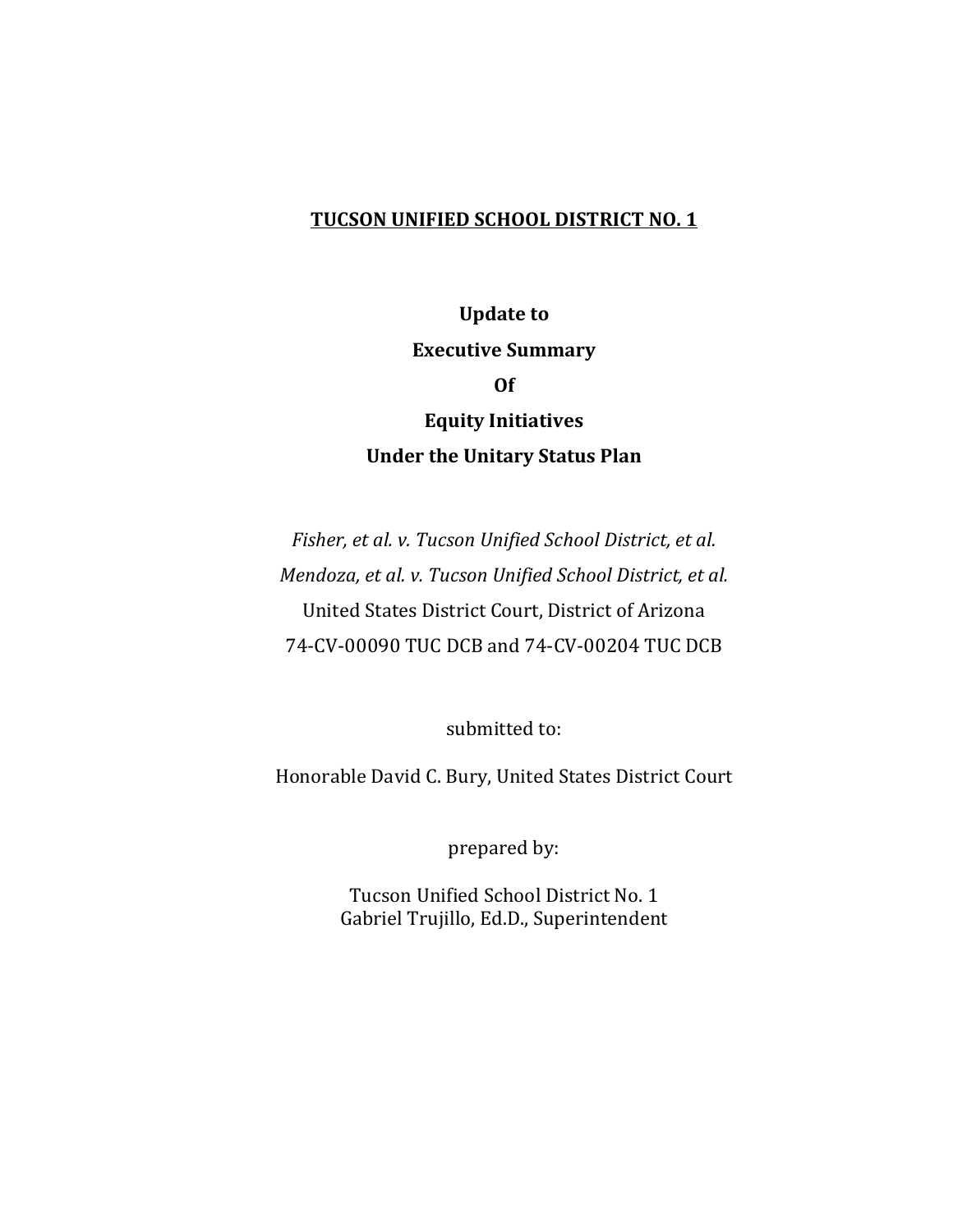## **Table of Contents**

| $\mathbf{I}$ . |           |                                                             |  |  |  |  |  |  |
|----------------|-----------|-------------------------------------------------------------|--|--|--|--|--|--|
|                | A.        |                                                             |  |  |  |  |  |  |
|                | <b>B.</b> |                                                             |  |  |  |  |  |  |
| II.            |           |                                                             |  |  |  |  |  |  |
|                | A.        |                                                             |  |  |  |  |  |  |
|                | <b>B.</b> | Update on Principal Strategies to Improve Minority Academic |  |  |  |  |  |  |
|                |           |                                                             |  |  |  |  |  |  |
|                |           |                                                             |  |  |  |  |  |  |
|                | A.        |                                                             |  |  |  |  |  |  |
|                | <b>B.</b> |                                                             |  |  |  |  |  |  |
|                | C.        |                                                             |  |  |  |  |  |  |
|                | D.        |                                                             |  |  |  |  |  |  |
|                | Ε.        |                                                             |  |  |  |  |  |  |
|                | F.        |                                                             |  |  |  |  |  |  |
| IV.            |           |                                                             |  |  |  |  |  |  |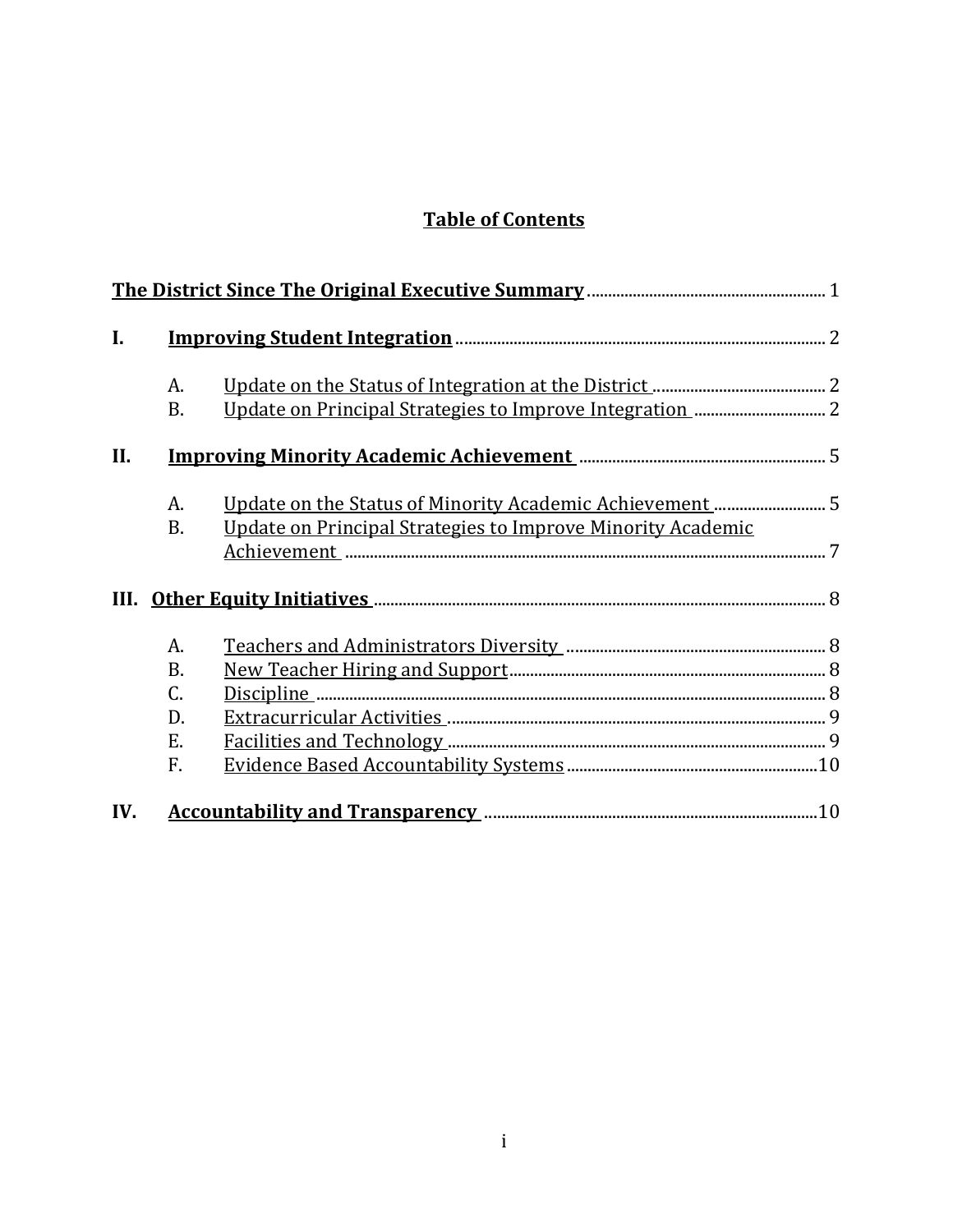#### **The District Since The Executive Summary**

The Executive Summary was completed and filed on December 1, 2019, just a few short weeks before the world in general, but particularly the educational world, turned upside down with the COVID-19 pandemic. The sudden need to begin remote instruction, and the enormous effort required of District employees to implement a massive change away from the model of public instruction for the last hundred years, and then back to in-person instruction again, the debilitating uncertainty as to how long the pandemic would last, the waves of hope and then despair with new variants, the difficult transition back to in-person instruction, with issues such as mask requirements, quarantining for exposure, the fears of staff in coming back to work, and the crippling loss of a large portion of the workforce that has simply not come back to work, has almost completely consumed this District, and every other public school district in this country, over the past two and half years.

Nonetheless, throughout this turmoil, the District has continued to follow the Unitary Status Plan and to implement the individual plans that the Court ordered the District to develop. The programs and initiatives described in the Executive Summary remain in effect. This update to the Executive Summary focuses primarily on updates, changes and new developments in each area. This update is not intended to replace the original Executive Summary, but rather to supplement it with developments over the last two and a half years. Accordingly, this update does not stand alone, and should be read along with the Executive Summary.

The District remains committed to integration, diversity and equity for all students in the District. Since the Executive Summary, the District has strengthened its school improvement planning, both for magnet schools and struggling schools, revised and updated various plans, and made significant progress in implementation of all aspects of the Unitary Status Plan, as recognized by the Court in its orders dated April 19, 2021, and April 7, 2022. They key developments in each area are set out below.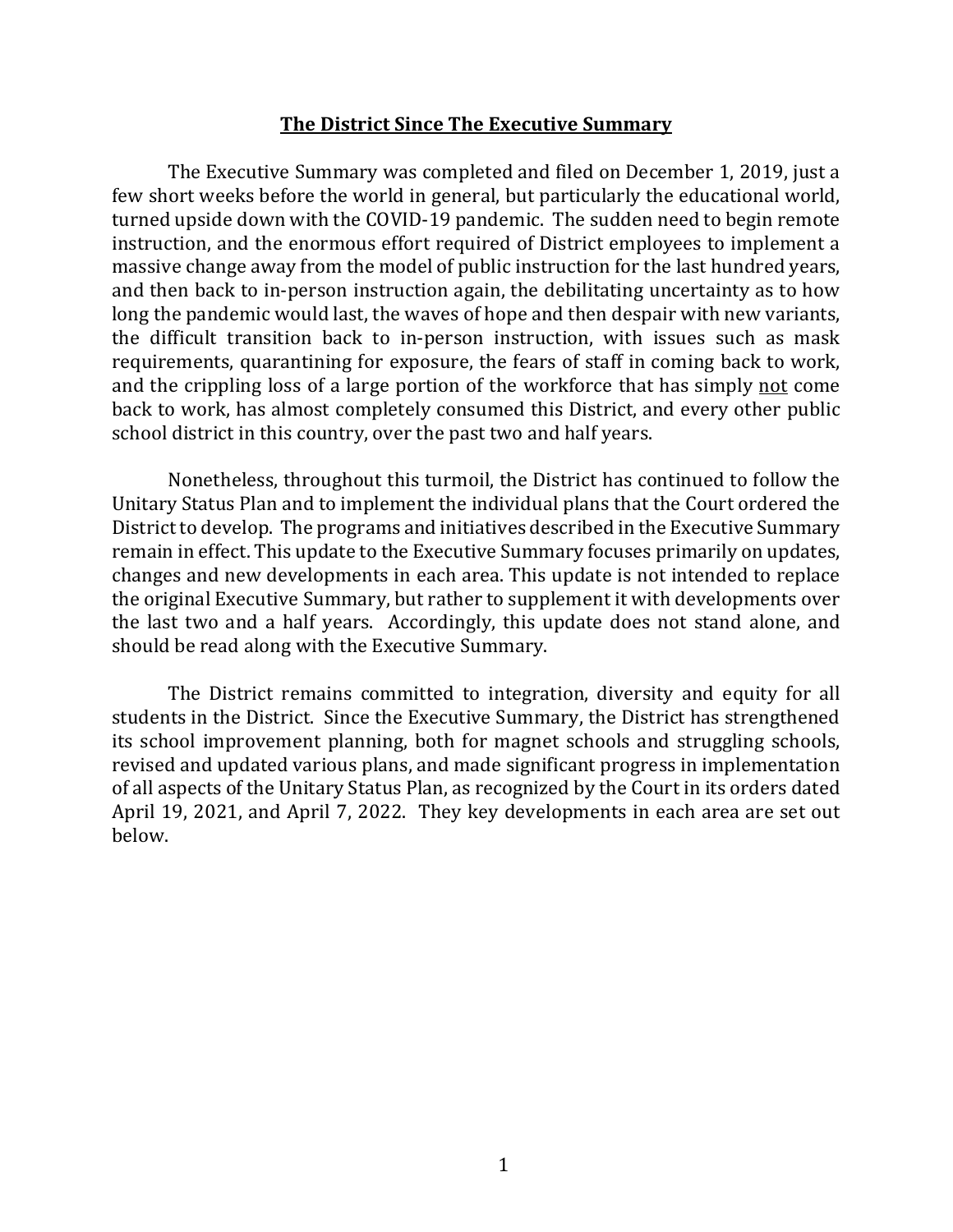#### **I. Improving Student Integration**

#### **A. Update on the Status of Integration at the District.**

The Executive Summary reported in detail on the progress of integration through the 2019-20 school year, based on 40th day data from the fall of 2019. Since then, the pandemic has driven overall enrollment down, but the broad demographics of the student population in the District have not changed materially. The District uses 40th day enrollment data for reporting purposes. In the fall of 2019, at the time of the Executive Summary, and just before the pandemic, overall the District had 43,875 students enrolled, of whom 10% were African American,[1](#page-3-0) 61% Hispanic/Latino, and 20% White. In the fall of 2021, overall enrollment had dropped to 41,215 students, of whom 10% were African American, 62% Hispanic/Latino, and 19% white. This continues a long term enrollment trend: in 2013-14, District enrollment was 48,956.

Over the last two years, the number of integrated schools in the District (using the USP definition) has stayed steady at 27. As in the fall of 2019, all but one of the District's magnet schools are integrated. The number of students attending integrated schools has declined along with enrollment, to 13,716, representing 33% of total enrollment. The District believes this relatively small shift in enrollment results from pandemic-related issues, including a higher degree of importance attached to attending close-by neighborhood schools, and the shortage of bus drivers (a problem experienced by school districts throughout the nation), which has restricted overall transportation that the District is able to provide. The District is working hard to recruit bus drivers and to promote the benefits of attending integrated schools.

#### **B. Update on Principal Strategies to Improve Integration.**

The District continues to employ two main strategies to improve integration at the District: (a) managing the process by which students and their families select a school to attend, through boundary reviews, incentive transportation, an application and selection process, and a process for dealing with oversubscribed schools, and (b) the institution and maintenance of magnet schools, intended to attract a diverse student body from outside the neighborhood attendance area of the school.

## **1. School Choice and Incentive Transportation.**

#### **a. Boundary Review Process**

<span id="page-3-0"></span> $1$  The District uses a different self-identification process for racial and ethnic grouping than the one used under Federal law, pursuant to court order in the desegregation case.  $40<sup>th</sup>$  day data for 2021-22 appears as Exhibit 1 to this Update.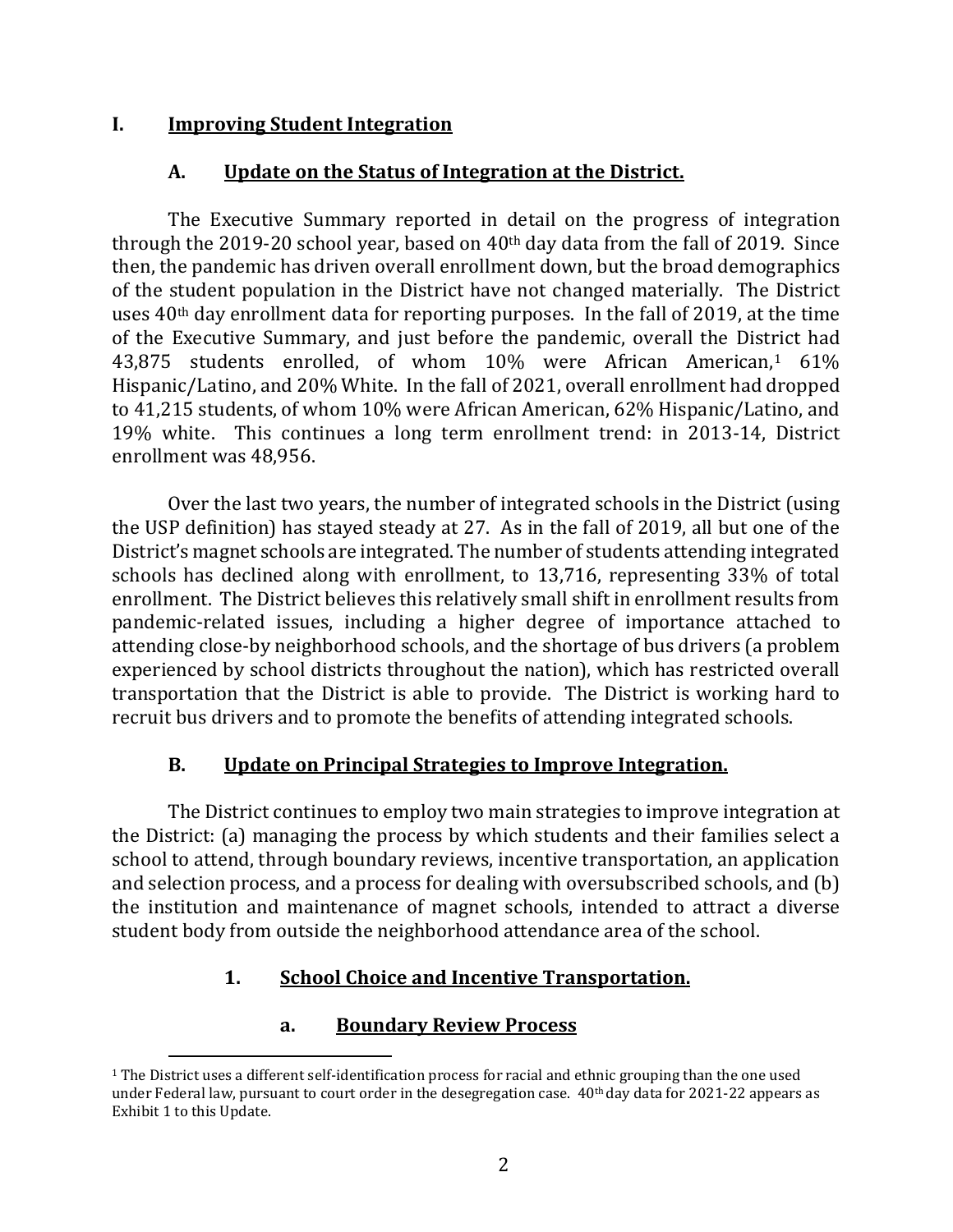There have been no changes to the District's boundary review process since the Executive Summary. The boundary review process is described in the Executive Summary and codified in Governing Board Policy JC and supporting regulation JC-R (School Attendance Boundaries). Changes to student assignment patterns go through a rigorous process of research, evaluation, and development. This process includes collaboration with stakeholders, desegregation impact analyses (DIAs), parent and community outreach, and evaluations of various scenarios to improve integration.

Since the Executive Summary, the District has opened its no-boundary, Advance Academics Coursework middle school at Wakefield, as part of its effort to improve access to Advanced Learning Experiences for underserved communities. Also as part of that effort, the District partnered with the Pima County Joint Technical Education District to open a no-boundary high school focused on Career and Technical Education (CTE).

#### **b. Application and Selection Process**

There have been no changes to the District's open enrollment, application, and lottery selection processes. The application and selection process is described in the Executive Summary, and is codified in Governing Board Policies JFB (Open Enrollment and School Choice) and supporting regulations JFB-R1 to –R4 and JFB-E1 and –E2.

#### **2. Magnet Schools and Programs**

The role and purpose of the magnet school in promoting integration at the District, the role and purpose of the District's central Magnet Department, and the District's commitment to that role and purpose, are described in the Executive Summary, and have not changed. The Magnet Department now reports up through the Assistant Superintendent for Equity, Diversity and Inclusiveness. In a series of orders beginning in the summer of 2020, the Court directed the District to revise its Comprehensive Magnet Plan, the process for school improvement planning, and the resulting annual school plans. The revised Comprehensive Magnet Plan appears on the District's Desegregation webpages, along with the current annual school plans for all magnet schools, and all schools currently rated "D" or "F" by the Arizona Department of Education.

The Special Master recommended that the District work with Dr. Mark Smylie, an expert on school improvement planning and strategies, to revise the planning process and the resulting plans. In the summer of 2020, the District worked with Dr. Smylie to develop protocol or process for school planning, with templates,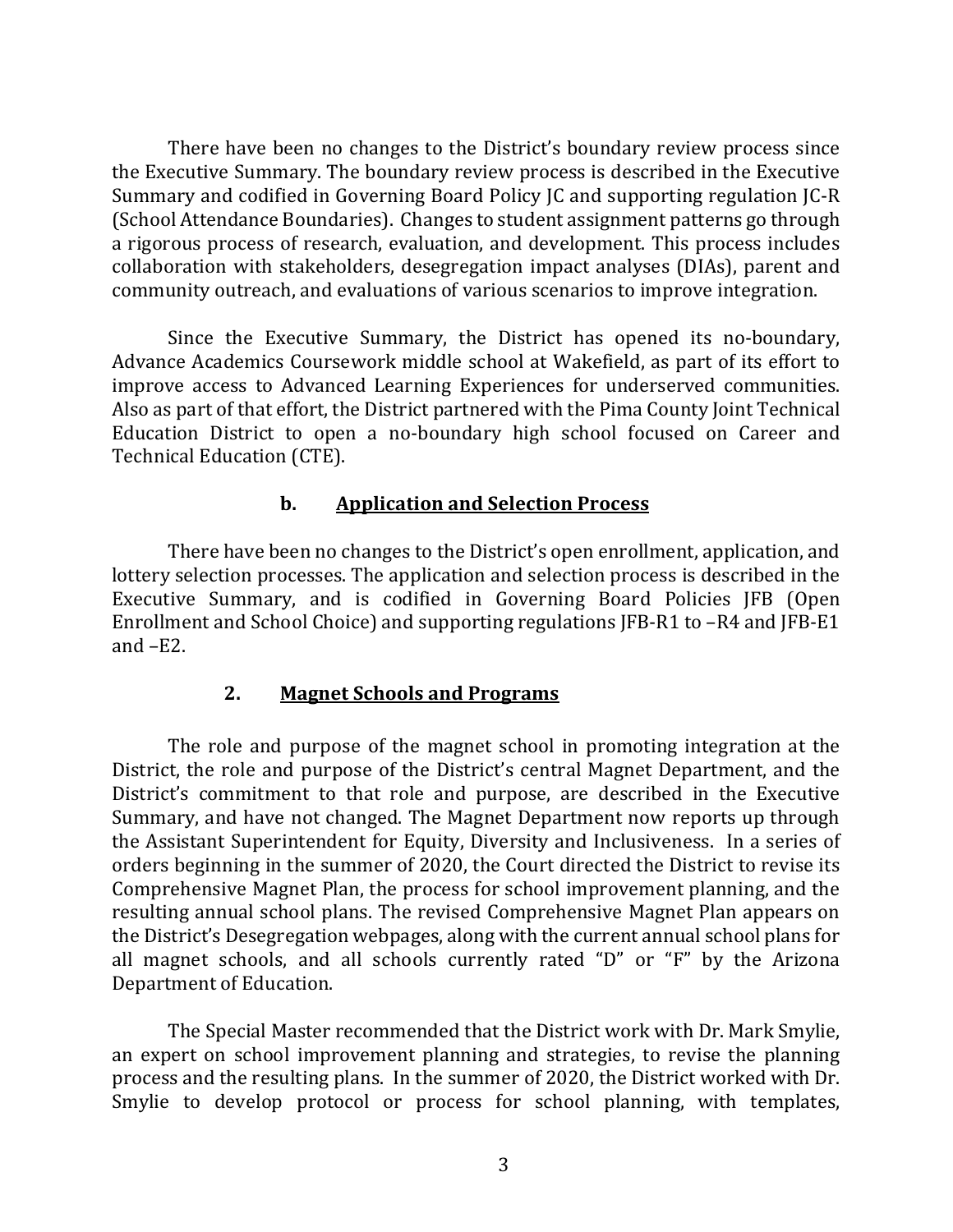worksheets and guidelines for creating annual school improvement plans. Since then, the District has worked to train principal and other school staff in the planning process, and to refine the format for school plans, resulting in the recent Court approval of a prototype plan (using Carrillo Magnet Elementary School as the example) which the District will follow in developing annual school improvement plans for its magnet, and "D" and "F" schools. The District will continue to work with Dr. Smylie in the development of its annual school plans.

#### **3. University High School**[2](#page-5-0)

University High School (UHS) continues to be the District's only "exam-based" high school, where admission is limited to those qualifying with entrance exam scores and grades. UHS is a college preparatory high school that offers an advanced and rigorous academic curriculum in a highly supportive environment. The District's special efforts to promote integration in this exam-based school are described in detail in the Executive Summary, and they continue. This year, UHS has continue to show gains in integration and diversity, as shown by the chart below:

| UHS Student Demographic Data: Fall 2017 - Fall 2021 |       |             |                 |       |                     |  |  |  |
|-----------------------------------------------------|-------|-------------|-----------------|-------|---------------------|--|--|--|
| <b>School Year</b>                                  | White | African Am. | <b>Hispanic</b> | Asian | <b>Multi-Racial</b> |  |  |  |
| 2017-18                                             | 46%   | 3%          | 35%             | 11%   | 5%                  |  |  |  |
| 2018-19                                             | 44%   | 3%          | 35%             | 7%    | 4%                  |  |  |  |
| 2019-20                                             | 45%   | 4%          | 34%             | 12%   | 5%                  |  |  |  |
| 2021-22                                             | 43%   | 5%          | 34%             | 11%   | 6%                  |  |  |  |

UHS continues to implement various strategies for access, recruitment and support of potential and current students. These strategies are described in the Executive Summary and the ALE Progress Report, and are codified in the ALE Policy Manual (all of these documents are posted and available on the desegregation webpages of the District's website).

<span id="page-5-0"></span>i<br>I <sup>2</sup> UHS is addressed in the USP in the context of advanced learning experiences, but it is a school that, because of its admissions requirements, requires unique efforts to promote integration and diversity, and is thus discussed separately in this section addressing efforts to integrate.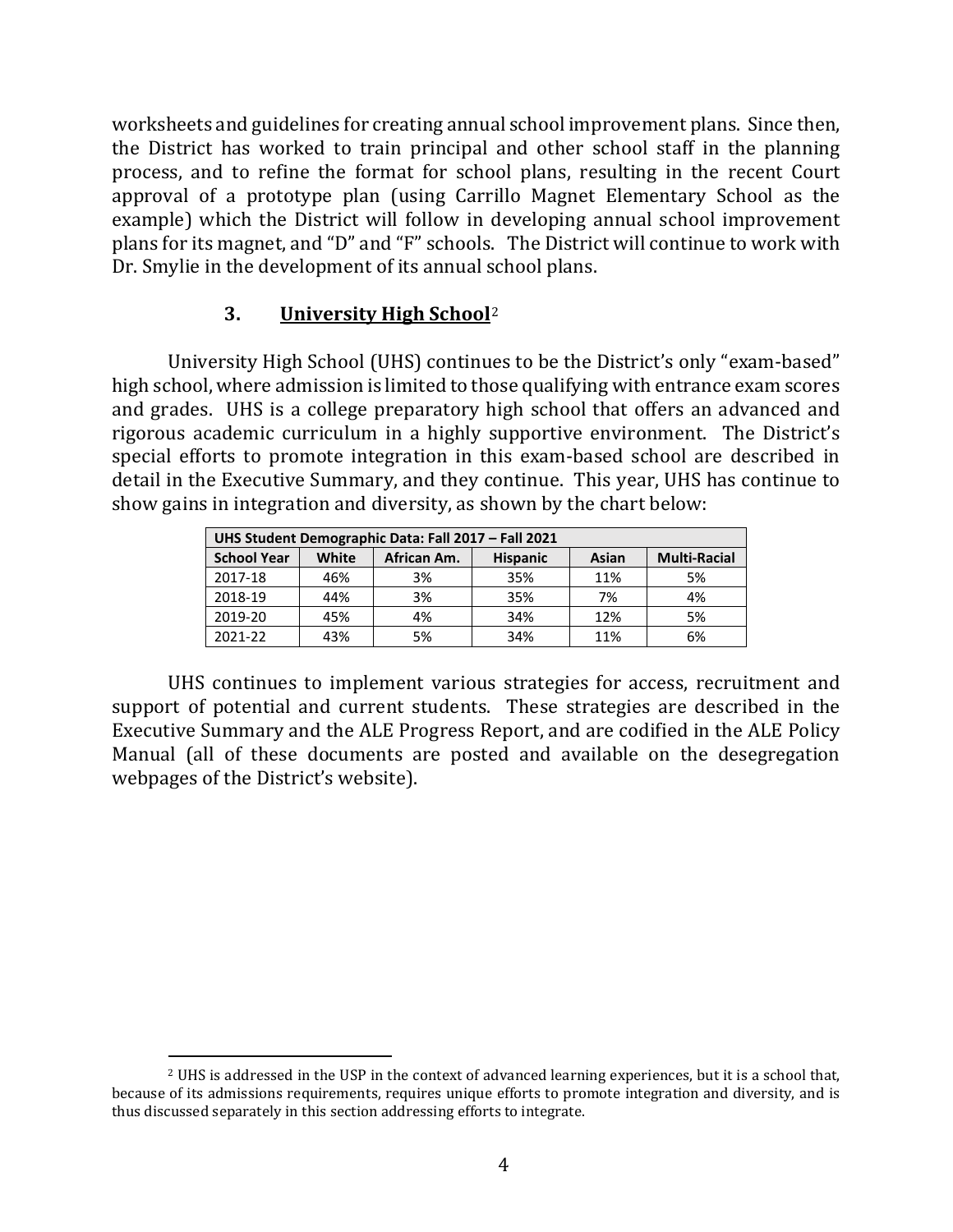#### **II. Improving Minority Academic Achievement**

#### **A. Update on Status of Minority Academic Achievement**

The principal and overwhelming factor impacting academic achievement since the Executive Summary has been the pandemic. As instruction moved to remote online instruction in the initial phases of the pandemic, the District took extraordinary steps to ensure that every student had access to remote instruction. This required substantial logistics efforts and expenditures, to ensure computers and internet access were available at home for every student in the District. The District restructured its curricula for online presentation, and provided professional learning opportunities to help teachers transition to remote instruction.

Despite this comprehensive and spectacular effort (District staff were as a group utterly exhausted by the effort), it is clear that during the full year or more that instruction was remote (instruction was fully remote during the final quarter of SY19-20 and the first three quarters of SY20-21), growth in achievement levels fell below expected levels.

Compounding the problem was the lack of consistent and reliable data to measure achievement. Annual statewide achievement tests were not administered in the spring of SY19-20; in SY 20-21, the District attempted to use its own benchmark assessments to measure achievement, but found them to be unreliable when administered remotely. The statewide test administered in spring 2021 was administered in-person only to 11th grade students, and was optional. Many students and families were willing to participate in any events in person, and thus only 26% of District students took the test. This low participation was a statewide issue not limited to the District.

This took place against a backdrop of instability and lack of consistency in statewide achievement testing at the high school level. In 2016, the Arizona state legislature enacted A.R.S. § 15-741.02, which required the state Department of Education to offer a menu of alternative assessments in addition to the statewide achievement test (at that time, AzMERIT). For high schools, the alternative measures adopted by the state pursuant to the new statute included the ACT, the SAT, and others of less universal applicability.

Simultaneously, the state Department of Education reported that it intended to revise the AzMERIT test, and that the new contract for the test would be for only two years with the plan thereafter to transition all high school testing to a national test such as the ACT or SAT. This plan raised the prospect that the new state-administered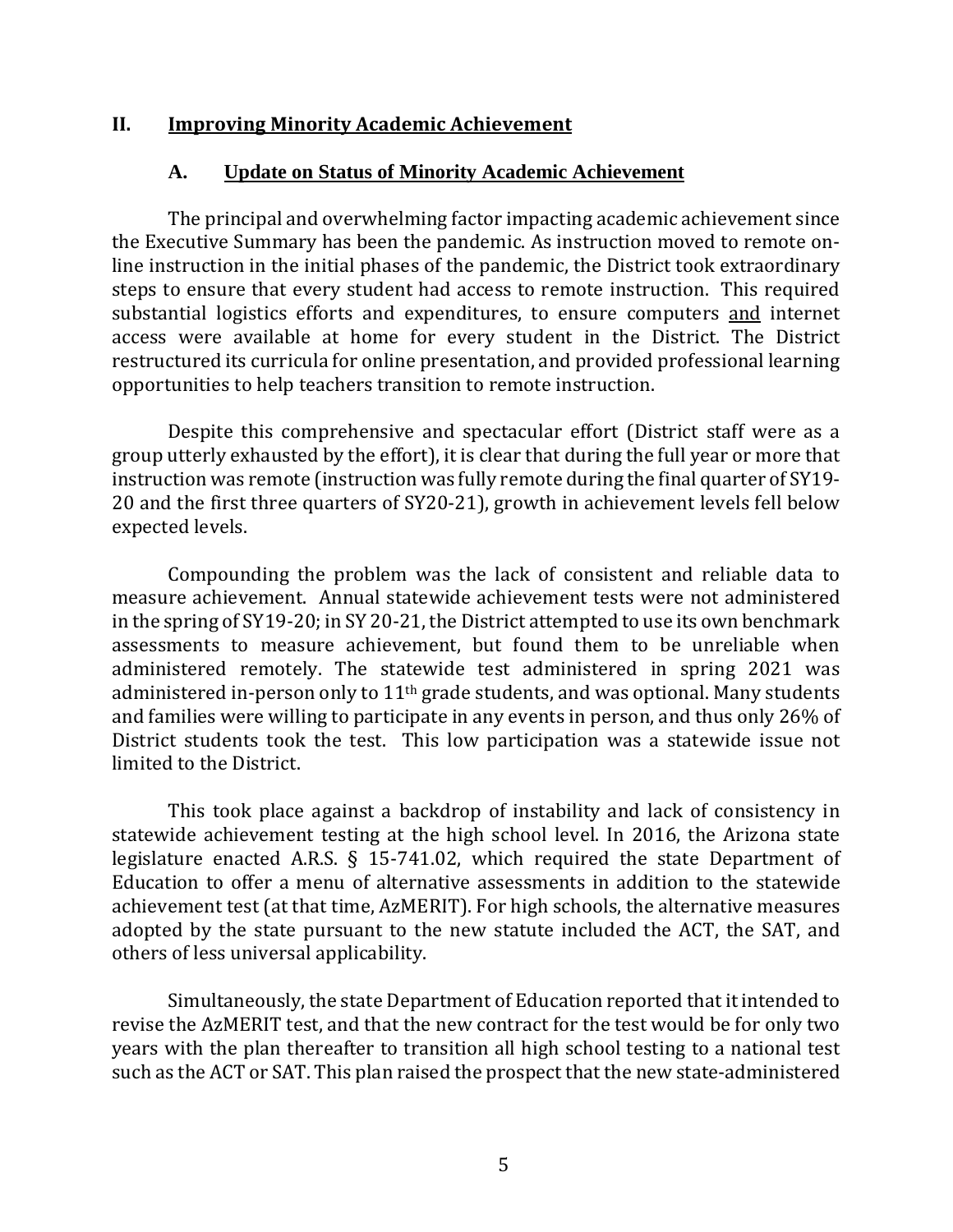achievement test would include national test choices or AzMERIT in 2018-19, and then change again two years later.

Accordingly, beginning in 2018-19 year, the District elected to move to the ACT test, in the hopes that this change would provide a continuously available measure that is carefully normed on a national basis to compare year-over-year, to allow meaningful analysis of achievement data over time, for purposes of measuring gaps, trends, and improvements.

However, in 2019, the federal Department of Education notified the state that the menu of alternative measures did not comply with the federal Every Student Succeeds Act (ESSA) law that requires all schools to take the same statewide assessment for academic accountability, and denied Arizona's request for a waiver. Thus, in 2019-20, all districts would have been required to return to the current statewide achievement test, which by then had switched from AzMERIT to AzM2. But due to the pandemic, no statewide achievement test was administered by the state in 2019-20.

In 2020-21, AzM2 testing was offered but was voluntary, and only 26% of eligible high school students district-wide took the test because of the state requirement of in-person testing during the pandemic (low participation was also a statewide issue). For 2021-22, the state has adopted the ACT Aspire for 9th grade and the ACT for 11th grade as required state tests. Accordingly, the District has no reliable way to compare achievement year over year, as there is no way to compare test results across AzMERIT (administered spring 2018), ACT (11th grade only, administered spring 2019), the voluntary but low participation AzM2 administered in spring 2021(10th grade only), and the ACT Aspire (9th grade only) and ACT (11th grade only) administered in 2022. The different test types and different grades assessed makes measurement of gaps, trends, setting goals, and results across these time periods effectively impossible in any meaningful way, through no fault of the District.

The bottom line is that while it is clear that the pandemic has had negative effects on all student achievement, including minority achievement, the District does not yet have a reliable way to quantify the impact, or assess the degree to which it may have differentially impacted minority student achievement. Nonetheless, the District has made substantial efforts over the last year, largely using federal ESSER funds, to address issues with learning loss and achievement, including greatly expanded summer school availability last summer, planned again for this summer, along with intensified academic interventions and supports during the regular school year. The District intends to use the data from the statewide achievement tests administered this spring, in an effort to assess the current levels of achievement, and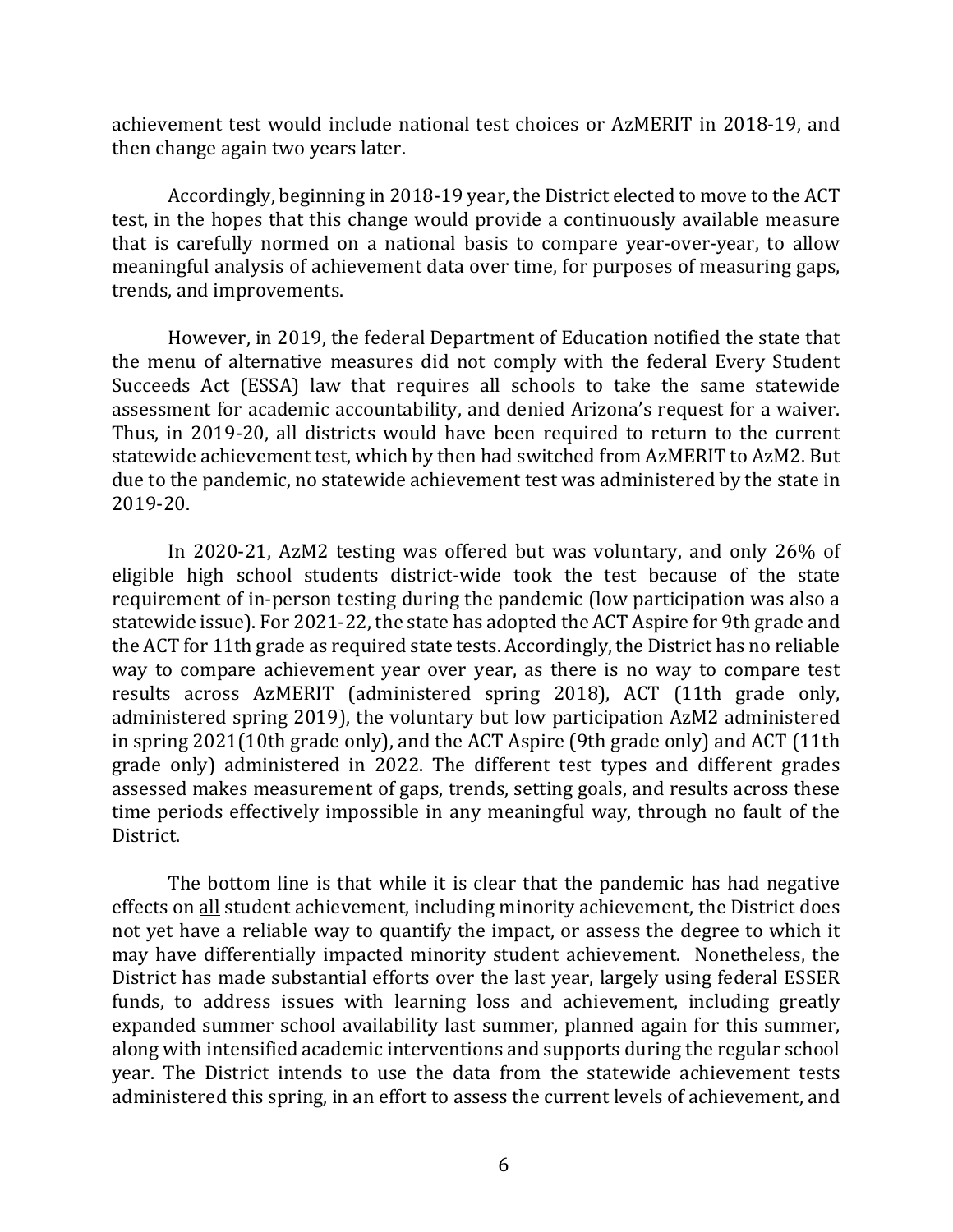as best as possible correlate them to different past tests, to begin to measure the net impact of the pandemic and remediation efforts to date.

### **B. Update on Principal Strategies to Improve Minority Academic Achievement**

The principal strategies to improve minority academic achievement remain Targeted Academic Interventions and Supports (TAIS), Advancement Via Individual Determination (AVID), Student Engagement through curriculum, Family and Community Engagement (FACE), the Dual Language Program, and Advanced Learning Experiences. The summary of each of these strategies set out in the Executive Summary remains accurate and complete.

The District has continued to follow its plans in these areas since the Executive Summary was prepared. First, the District has strengthened its school improvement planning with a strong emphasis on goals, strategies and action steps to reduce any achievement gaps between African American and White students, and Hispanic/Latino and white students. As provided in the CR AAC Expansion Plan, the District has added CR Advanced Academic Courses at Hollinger and Utterback schools. Pursuant to its Dual Credit Expansion Plan, the District has expanded its dual credit offerings at Catalina, Sahuaro and Sabino high schools. Pursuant to the CR AP Expansion Plan, the District has added a CR AP course at Pueblo High School. Following the AVID Expansion Plan, the District has added a school-wide school AVID program at Davidson Elementary School. As provided in the TWDL Expansion Plan, the TWDL strand at Bloom Elementary School has expanded to include 4th and 5th grades, and the TWDL strands at McCorkle expanded, adding 8th grade to the first strand and 2<sup>nd</sup> grade to its second strand. All of these plans are available through links on the opening page of the District's desegregation web pages.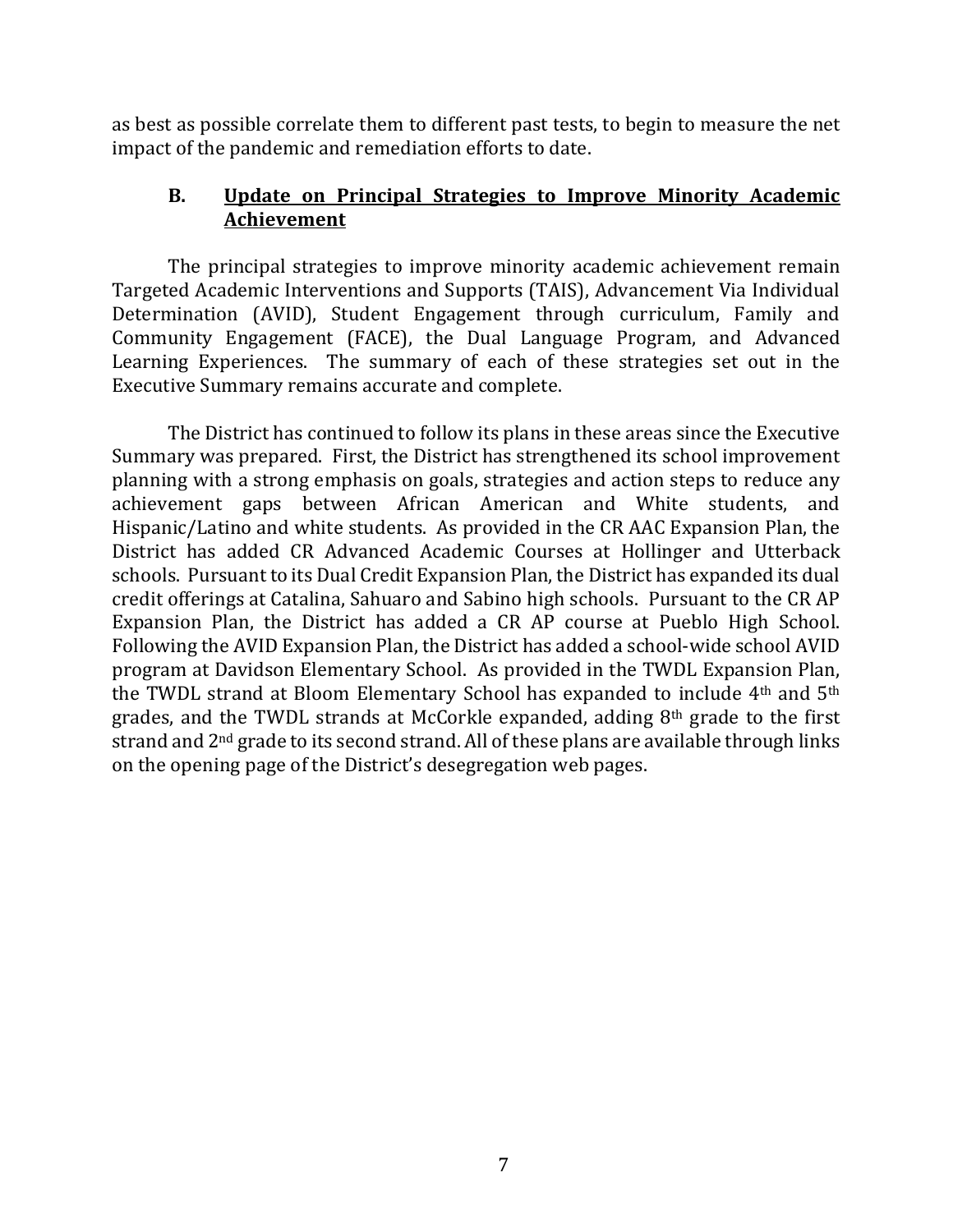#### **III. Other Equity Initiatives**

**A. Teacher and Administrator Diversity**. The District has continued to focus on the three broad areas addressed in the District's Diversity Plan for Teachers and Administrators: (a) recruiting and hiring people not currently employed by the District to join the District teaching and administrative staff; (b) encouraging individuals already connected to the District in some capacity to become teachers or administrators ("grow-your-own" programs); and (c) persuading District teachers and administrators to transfer from one school to another where their presence improves diversity ("diversity transfer" programs). All of these programs are described in the Executive Summary, which continues to be an accurate summary of the District's efforts. Both the Diversity Plan and the Executive Summary are available through a link on the opening page of the District's desegregation webpages.

Despite strong headwinds from the national shortage of teachers and administrators (particularly acute for teachers and administrators of color), and low teacher pay in Arizona compared to national averages, the District has continued to do well on diversity compared to local, state and national averages. The District continues to employ more teachers and administrators of color than would be expected given community demographics in Tucson and demographic averages for teachers and administrators, both in Arizona and nationally.

**B. New Teacher Hiring and Support.** The District continues to follow its plans for new teacher hiring and support, as described in the Executive Summary. As in past years, first-year teachers are less than 5% of the total teaching force of the District, reflecting the lower than average attrition rates experienced by the District, and the success of its efforts to recruit and hire more experienced teachers for all open positions.

 The District continues to provide special support to first and second year teachers, as described in the Executive Summary. The level of support the District provides for first-year teachers at underperforming or racially concentrated schools is higher than at other schools. A more complete description of support provided by the District for first year teachers are available through a link on the opening page of the District's desegregation webpages.

**C. Discipline.** The District continues its efforts to reduce the absolute levels of discipline imposed and disparities in the administration of discipline among racial and ethnic groups, as described in the Executive Summary. There is virtually no difference in discipline rates between Hispanic and White students for out‐of‐ school suspensions (short or long term). The District has reduced the disparity gap with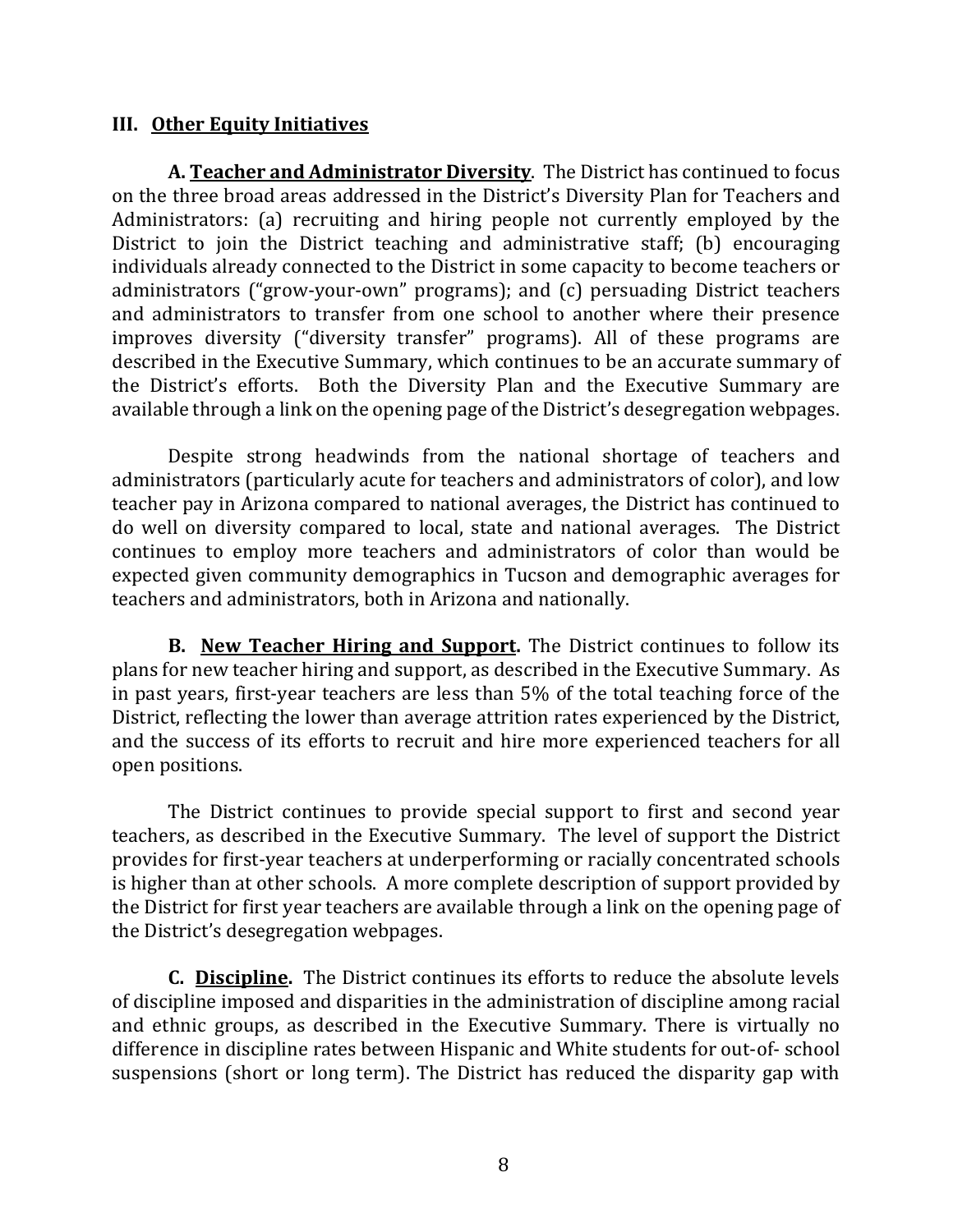respect to both short-term and long-term suspensions between African American and White students.

 The District's central Student Relations Department continues to work primarily through three sets of teams at the site level: MTSS, site discipline teams, and Positive Behavioral Interventions and Supports (PBIS) teams. The District continues to press forward with discipline initiatives, including use of PBIS and restorative practices, the District's alternative education program, in-school intervention programs, and positive intervention centers. Each of these initiatives is discussed in more detail in the Executive Summary and the Discipline Progress Report both of which are available through a link on the opening page of the District's desegregation webpages. The Student Relations Department continues to monitor discipline data, and work with school to correct issues with the administration of discipline as they are identified.

**D. Extracurricular Activities.** The District continues to promote, track and analyze participation in extracurricular activities, which provide an opportunity for interaction among students of different racial and ethnic groups outside of the classroom setting. The District completed the recommendations of the Special Master's completion plan, and continues to follow the requirements of those recommendations, including reporting on both participation and funding sources, and the principal review process. The Executive Summary sets forth the reporting structure for the Interscholastics Department, which has primary responsibility for the District's commitments in this area, and the other departments that work with the Interscholastics Department to help increase the participation of African American and Hispanic students in extracurricular activities and to provide high interest activities for these students throughout the year. Of course the pandemic significantly impacted participation in extracurricular activities, and many parents have been reluctant to permit students to participate in any activities which may increase risk of infection, but the District continues to actively promote its extracurricular activities as a means of building relationships among students across racial and ethnic groups.

**E. Facilities and Technology.** The District continues two facilities ratings to ensure that there is no pattern of conditions at school facilities which correlates to the racial and ethnic makeup of the school: the Facilities Condition Index (FCI) to measure and rate the physical condition of each school facility across the District, and the Educational Suitability Score (ESS) to rate the design and suitability of each school for its educational mission. The District continues to prioritize repair and improvement projects based on FCI and ESS scores, and the integration status of the school, to ensure that repairs and improvements are equitably administered. Health and safety issues always take precedence over regular maintenance and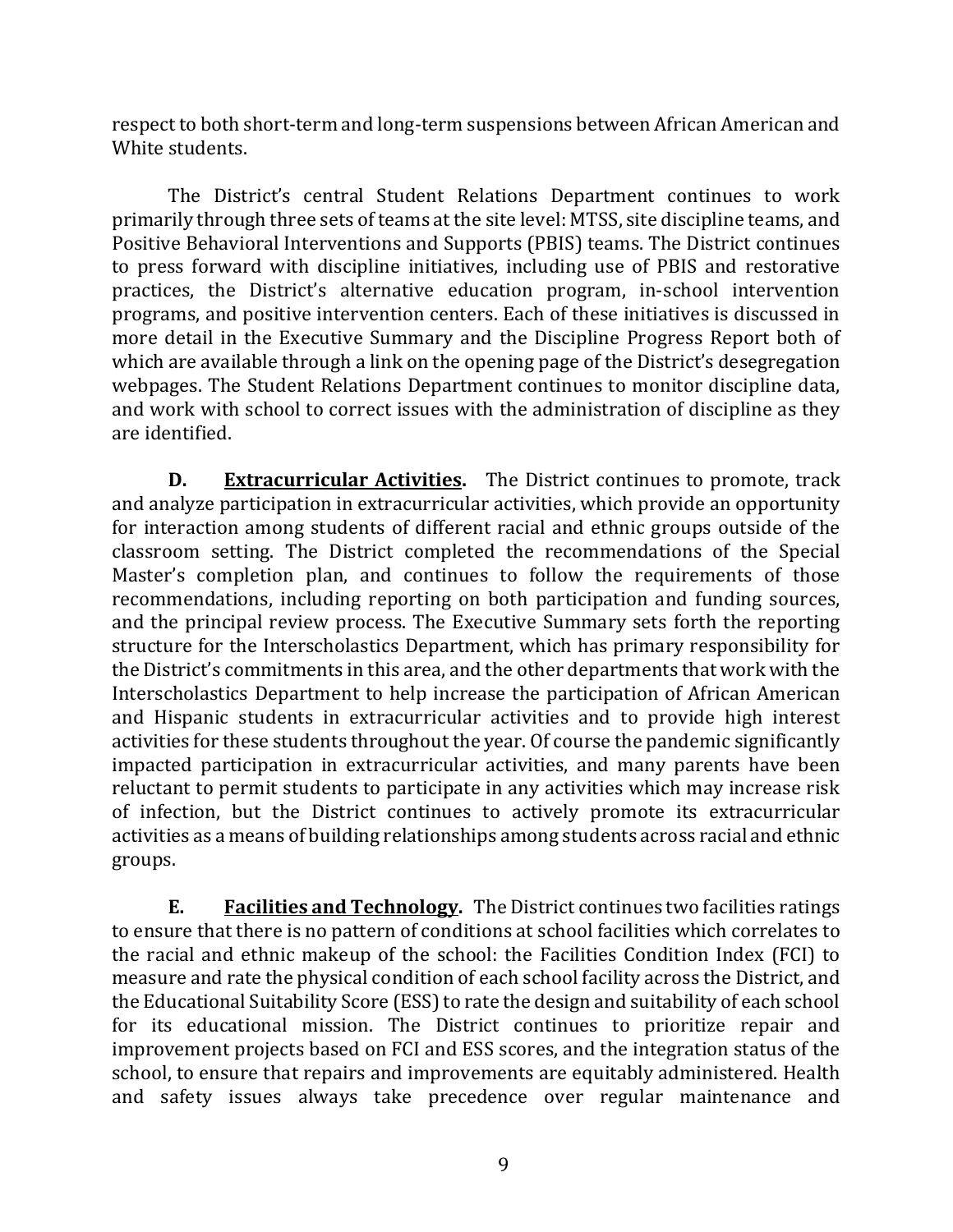improvement projects. The District also continues to use its Technology Condition Index (TCI) to assess technological conditions at school sites, and ensure that there is no pattern of technology conditions that correlates to the racial and ethnic makeup of the school.

The District continues to provide enhanced professional learning activities for teachers and staff in the use of instructional technology, pursuant to its Professional Learning Plan for Use of Instructional Technology in the Classroom, available through a link on the opening page of the District's desegregation webpages. Since the Executive Summary, the District has finalized its Technology Integration Observation Tool, for use in assessing teachers' use of technology in the classroom. The primary responsibility for implementing the plan continues with Instructional Technology Department, as described in the Executive Summary.

**F. Evidence Based Accountability Systems.** The District continues to use its set of data collection, reporting and analysis capabilities, described in the Executive Summary, to enable evidence-based accountability and decision-making. The Department of Assessment and Program Evaluation (A&E) remains the unit within the District most involved in the application of the data collected to decision-making and accountability, but the District's Technology department also continues to work to increase direct, real-time access for all departments to updated data, specific to each department's operations.

#### **IV. Accountability and Transparency**.

Since the Executive Summary, the District has developed its Post Unitary Status Reporting and Accountability Plan (not yet approved), which is available through a link on the opening page of the District's desegregation webpages.

As currently formulated, the plan provides key elements that will govern the District's operations after the entry of unitary status. This includes, for at least three years following the termination of court supervision:

- the continuation of the District's Annual Report, with consistent data measures, to the extent possible, and a public hearing on the annual report in each January;
- the preparation of a Performance Impact Analysis for any change to or termination of USP programs or plans;
- the publication of the proposed budget for expenditures under A.R.S 15-910(G), using a series of prescribed forms and information, and a subsequent public hearing; and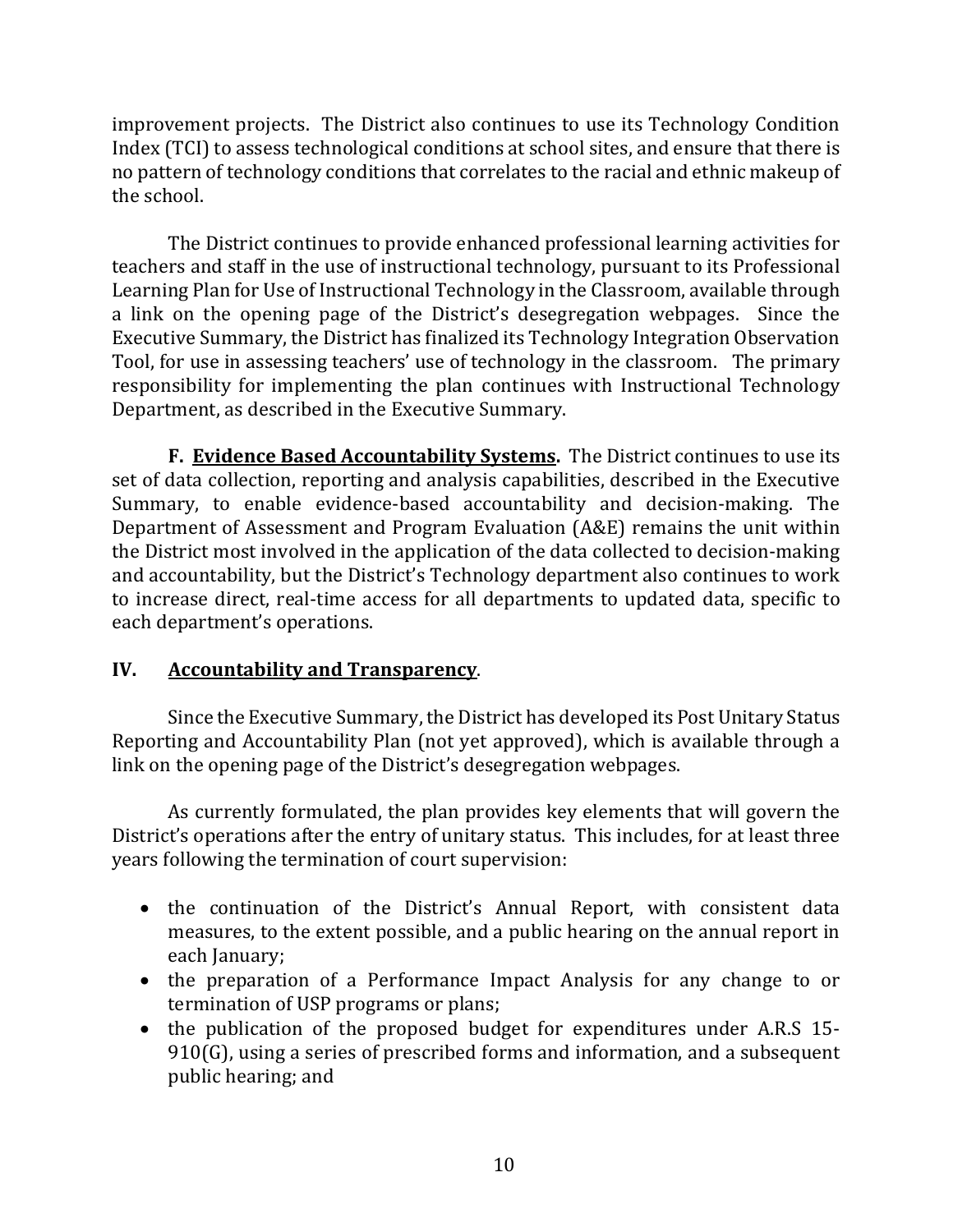• the maintenance of a portion of its website devoted to USP programs, with prescribed content for each page.

Finally, the District has revised the reporting structure for the key departments involved in the delivery of USP-related programs and services. The mission and role of each of these departments is described in the Executive Summary and has not changed. Formerly, most of these departments reported to the Assistant Formerly, most of these departments reported to the Assistant Superintendent for Curriculum and Instruction, along with a wide range of other departments not related to the District's USP and equity-based programs and services.

The District has added a new assistant superintendent to oversee and direct most of the central departments involved in the District's USP and equity-based programs and services. Accordingly, the following departments now report to the Assistant Superintendent for Equity, Diversity and Inclusiveness:

- Equity, Diversity and Inclusiveness Department (formerly named Desegregation Department)
- Magnet Department
- Family and Community Outreach Department
- Student Relations Department
- African American Student Services Department
- Mexican American Student Services Department
- Native American Student Services Department
- Asian American and Refugee Student Services Department
- Alternative Education Department

The following departments are involved in aspects of the District's USP and equitybased programs and services (as described in the Executive Summary), but continue to report to the Assistant Superintendent for Curriculum and Instruction:

- Language Acquisition Department
- Advanced Learning Department
- Culturally Relevant Pedagogy and Instruction Department
- Multicultural Curriculum Department
- Assessment and Program Evaluation Department
- MTSS Program
- Curriculum Development Department

The following departments are also involved in important elements of the District's USP and equity-based programs (as described in the Executive Summary), and report